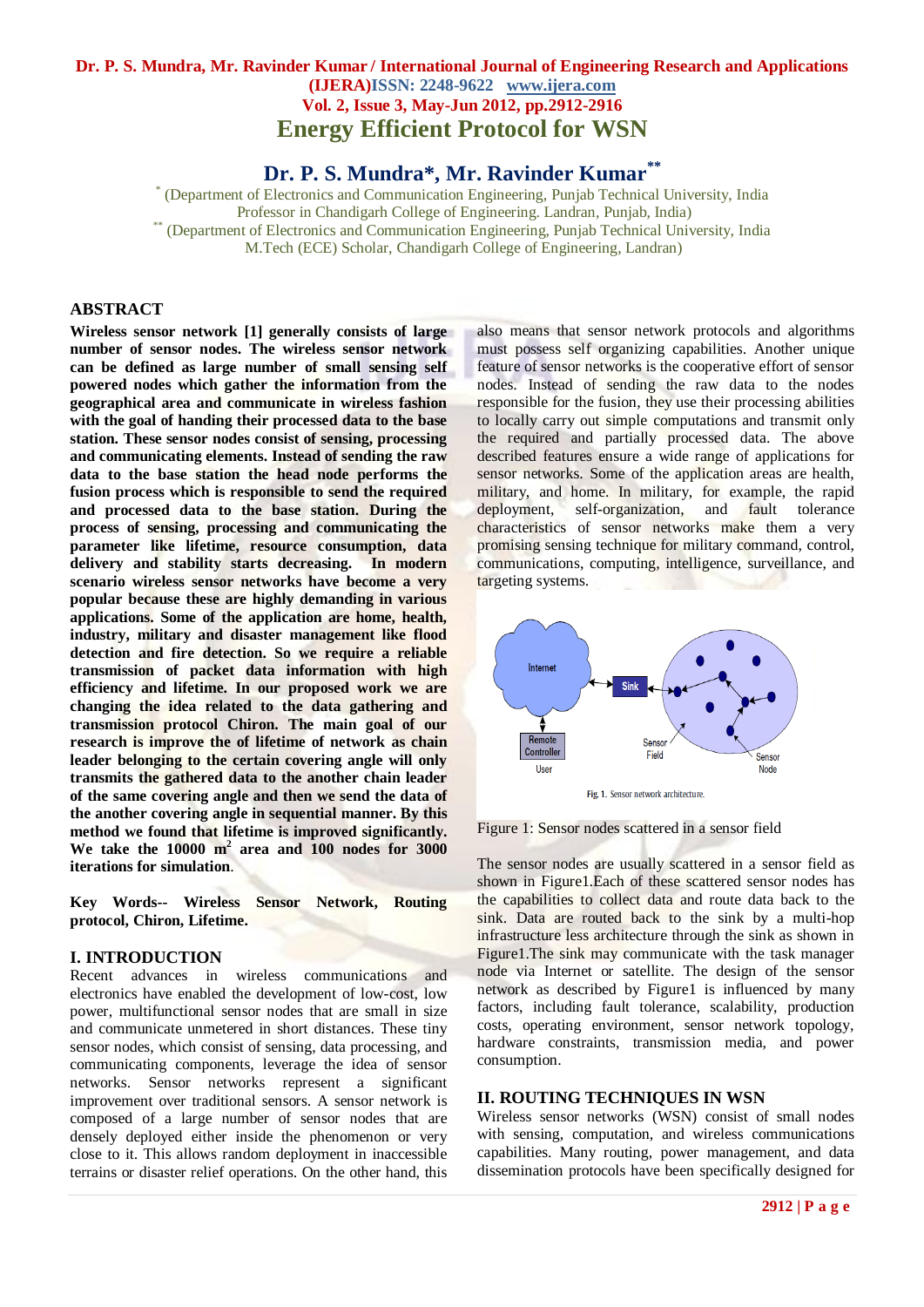## **Dr. P. S. Mundra, Mr. Ravinder Kumar / International Journal of Engineering Research and Applications (IJERA)ISSN: 2248-9622 www.ijera.com**

## **Vol. 2, Issue 3, May-Jun 2012, pp.2912-2916**

WSNs where energy awareness is an essential design issue. Routing protocols in WSNs might differ depending on the application and network architecture. Overall, the routing techniques [2] are classified into three categories based on the underlying network structure: flat, hierarchical, and location-based routing. Furthermore, these protocols can be classified into multipath-based, query-based, negotiation based, QoS-based, and coherent based depending on the protocol operation. Wireless sensor networks [3] consist of small nodes with sensing, computation, and wireless communications capabilities. Many routing, power management, and data dissemination protocols have been specifically designed for WSNs where energy awareness is an essential design issue. Routing protocols in WSNs might differ depending on the application and network architecture. Overall, the routing techniques are classified into three categories based on the underlying network structure: flat, hierarchical, and location-based routing. Furthermore, these protocols can be classified into multipath-based, query-based, and negotiation-based, QoS based, and coherent based depending on the protocol operation. In flat networks all nodes play the same role, while hierarchical protocols aim to cluster the nodes so that cluster heads can do some aggregation and reduction of data in order to save energy. Location-based protocols utilize position information to relay the data to the desired regions rather than the whole network.

## **III. RELATED WORK**

In general, three strategies are considered for the design of data aggregation techniques in WSNs. They are cluster based, tree-based, and chain-based. In this section, we only review three chain-based routing protocols, PEGASIS, COSEN, and Enhanced , and point out their pros and cons that motivate our research.

## A. PEGASIS

Pegasis is a basic chain-based routing protocol. In which, all nodes in the sensing area are first organized into a chain by using a greedy algorithm, and then take turns to act as the chain leader. In data dissemination phase, every node receives the sensing information from its closest upstream neighbour, and then passes its aggregated data toward the designated leader, via its downstream neighbour, and finally the base station. Although the PEGASIS constructs a chain connecting all nodes to balance network energy dissipation, there are still some flaws with this scheme. 1) For a large sensing field and real-time applications, the single long chain may introduce an unacceptable data delay time. 2) Since the chain leader is elected by taking turns, for some cases, several sensor nodes might reversely transmit their aggregated data to the designated leader, which is far away from the BS than itself. This will result in redundant transmission paths, and therefore seriously waste network energy. 3) The single chain leader may become a bottleneck.

#### B. COSEN

In contrast to PEGASIS, COSEN is a two-tier hierarchical chain-based routing scheme. In that scheme, sensor nodes are geographically grouped into several low-level chains.

For each low-level chain, the sensor node with the maximum residual energy is elected as the chain leader. Moreover, with the low-level leaders, a high-level chain and its corresponding chain leader will be eventually formulated. In data communications, all common (normal) nodes perform a similar procedure as that in PEGASIS to send their fused data, via their respective low-level leaders and the high-level leader, toward the BS. COSEN, compared to PEGASIS, although can alleviate the transmission delay and energy consumption, it still introduces a lot of redundant transmission paths, especially for those nodes which are nearest to the BS but would detour their fused data toward the farther leaders.

## C. Enhanced PEGASIS

In 2007, Jung et al. proposed a variation of PEGASIS routing scheme, termed as Enhanced PEGASIS. In their method, the sensing area, centered at the BS, is circularized into several concentric cluster levels. For each cluster level, based on the greedy algorithm of PEGASIS, a node chain is constructed. In data transmission, the common nodes also conduct a similar way as the PEGASIS to transfer their sensing data to its chain leader. After that, from the highest (farthest) cluster level to the lowest (near to the BS), a multi-hop and leader-by-leader data propagation task will be followed. The EPEGASIS although has considered the location of the BS to slightly improve the redundant transmission path and the network lifetime, there are still some problems with that scheme. 1) For large sensing areas, the node chain in each concentric cluster would still become lengthy, and thus result in a longer transmission delay. 2) Since the leader node election strategy is same as that in PEGASIS (by taking turns), it did not consider the node's residual energy. As a node with the least residual energy is elected to act as the leader, the network lifetime would be significantly affected. 3) While the distribution of sensor nodes is not even, the transmission distance between two chain-leaders in different cluster levels might be lengthy, this would consume more energy.

## **IV. CHIRON PROTOCOL**

For improving the deficiencies with the aforementioned three schemes, in this section, we thus propose an energy efficient [4] hierarchical chain-based routing protocol, termed as CHIRON. The design philosophy is described as follows.

#### A. Network model and assumptions

Without loss of generality, in our research, we also consider a WSN of *n* energy-constrained sensor nodes, which are randomly deployed over a sensing field. The BS is located at a corner of the sensing area, and equipped with a directional antenna and unlimited power. As a result, the BS can adaptively adjust its transmission power level and antenna direction to send control packets to all nodes in the WSN. Besides, for easy discussion, we define some notations as follows:

 R: the transmission range of the BS. For simplicity, we use distinct integers (1 … n) to represent various ranges.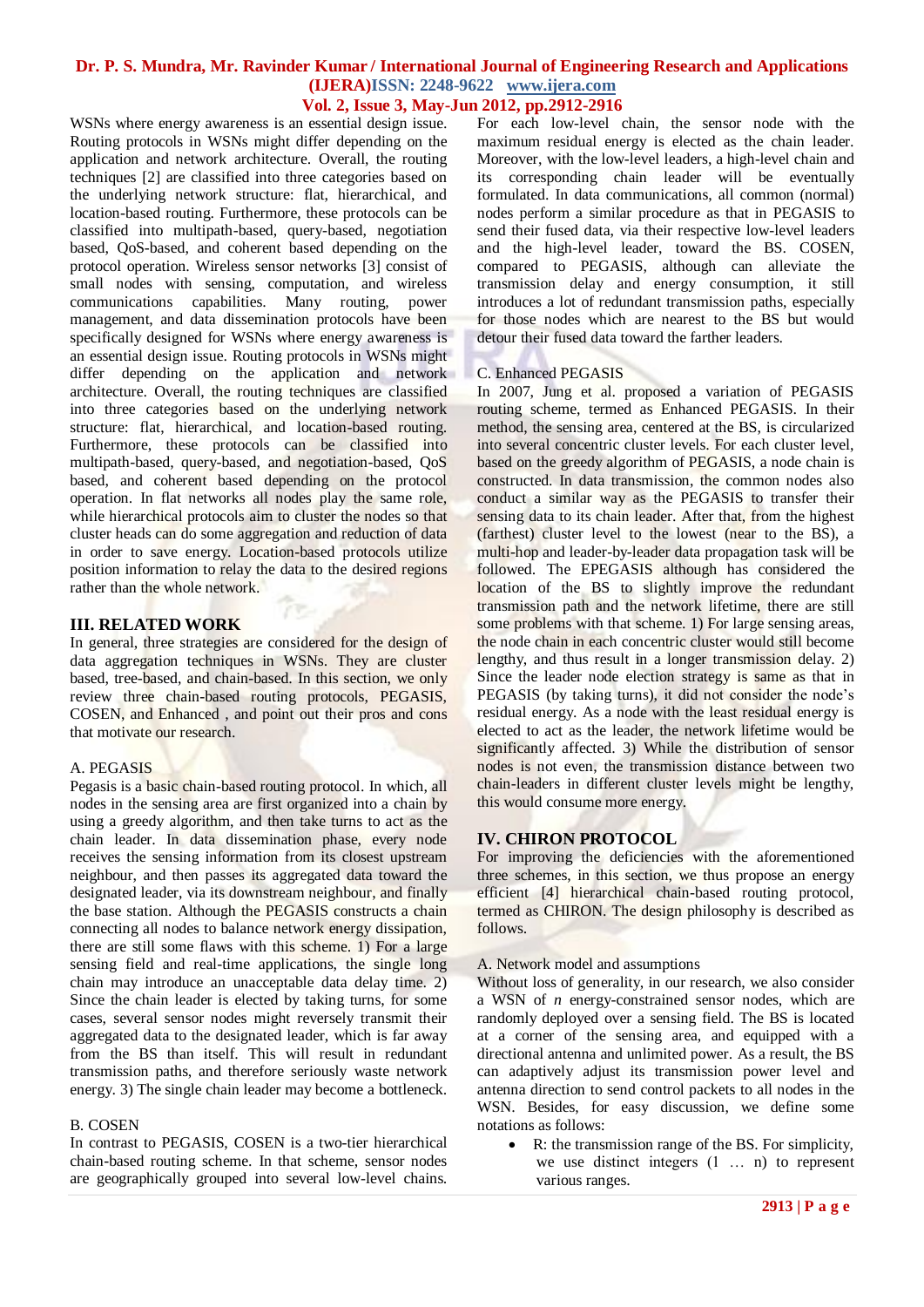## **Dr. P. S. Mundra, Mr. Ravinder Kumar / International Journal of Engineering Research and Applications (IJERA)ISSN: 2248-9622 www.ijera.com Vol. 2, Issue 3, May-Jun 2012, pp.2912-2916**

- θ: the beam width (covering angle) of the directional antenna. Also, similar to the definition of R, different integers (1 … n) are used to indicate distinct angles.
- $G\theta$ , R : the group id. Theoretically, by changing different values of  $\theta$  and R, the sensing area can be divided into  $n * n$  groups. Those are G1, 1, G1, 2, …, G1, n, …, Gn, 1, …, Gn,, n.
- ni: the node i; the node set  $N=\{n1, n2, n3, \ldots, ni\}$ , where 1≤i≤|N|.
- cx,y: the id of a chain which was formed in group Gx, y. the chain set  $C = \{c1, 1, c1, 2, \ldots\}$ .
- lx,y: the leader node id of chain cx,y. The leader set L= $\{11, 1, 11, 2, \ldots\}$ .
- neighbour(ni): the neighbouring nodes of ni. The neighbouring nodes mean the nodes which are locating in the transmission range of a specific node.
- Res(ni): the residual energy of node ni.
- $dis(x, y)$ : the distance between nodes x and y. The BS can be deemed as a special sensor node.

#### B. OPERATION OF CHIRON

The operation of CHIRON protocol consists of four phases: 1) Group Construction Phase. 2) Chain Formation Phase. 3) Leader Node Election Phase and 4) Data Collection and Transmission Phase.

#### 1. Group Construction Phase

The main purpose of this phase is ready to divide the sensing field into a number of smaller areas so that the CHIRON can create multiple shorter chains to reduce the data propagation delay and redundant transmission path in later phases. Instead of using concentric clusters as EPEGASIS scheme does, the CHIRON adopts the technique of Beam Star to organize its groups. After the sensor nodes are scattered, the BS gradually sweeps the whole sensing area, by successively changing different transmission power levels and antenna directions, to send control information (including the values of *R* and  $\theta$ ) to all nodes. After all nodes receiving such control packets, they can easily determine which group they are respectively belonging to. In addition, by the received signal strength indication (RSSI), every node can also figure out the value of dis(ni, *BS*). A grouping example with  $R=1...3$  and  $\theta=1...2$  is shown in Figure 2.



# Fig. 2 Grouping example with *R=*1…3 *and θ*=1...2

#### 2. Chain Formation Phase

In this phase, the nodes within each group Gx,y will be linked together to form a chain cx,y, respectively. The chain formation process is same as that in PEGASIS scheme. For each group Gx,y, the node ni with the maximum value of dis(ni, BS) (that is farthest away from the BS) is initiated to create the group chain. By using a [6] algorithm, the nearest node (to ni) of neighbour (ni) will be chosen to link the node ni, and become as the newly initiate node in next linking step. The process is repeated until all nodes are put together, and thus finally a group chain cx,y is formed.

#### 3. Leader Node Election Phase

For data transmission, a leader node in each group chain must be selected for collecting and forwarding the aggregated data to the BS. Unlike the PEGASIS [5] and EPEGASIS schemes, in which the leader in each chain is elected in a round-robin manner, CHIRON chooses the chain leader (*lx,y*) based on the maximum value *Res*(*ni*) of group nodes. Initially, in each group, the node farthest away from the BS is assigned to be the group chain leader. After that, for each data transmission round, the node with the maximum residual energy will be elected. The residual power information of each node *ni* can be piggybacked with the fused data to the chain leader  $lx$ , *y* along the chain  $cx$ , *y*, so that the chain leader can determine which node will be the new leader for next transmission round.



Figure 3: The data transmission flows in Chiron

#### 4. Data Collection and Transmission Phase

After completed the previous three phases, the data collection and transmission phase begins. The data transmission procedure in CHIRON is similar to that in PEGASIS scheme. Firstly, the normal nodes in each group *Gx,y* transmit their collected data along the *cx*,*y*, by passing through their nearest nodes, to the chain leader *lx*,*y*. And then, starting from the farthest groups, the chain leaders collaboratively relay their aggregated sensing information to the BS, in a multi-hop, leader-by-leader transmission manner. In order to avoid a longer transmission distance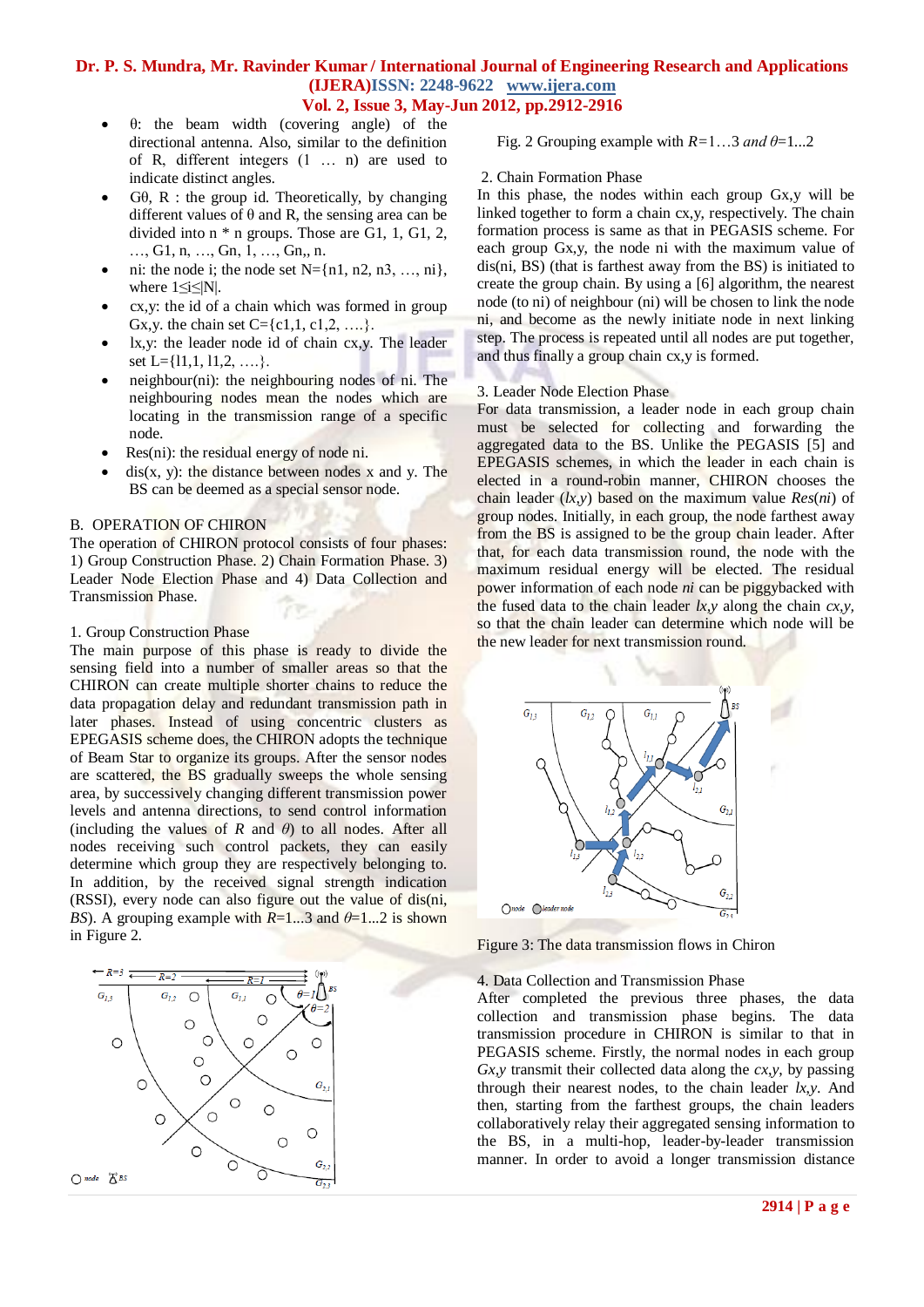# **Dr. P. S. Mundra, Mr. Ravinder Kumar / International Journal of Engineering Research and Applications (IJERA)ISSN: 2248-9622 www.ijera.com**

**Vol. 2, Issue 3, May-Jun 2012, pp.2912-2916**

incurred between two chain leaders, and thus results in a great amount of energy dissipation.

## **V. IMPROVED CHIRON SCHEMES**

**C**hiron is used to split the sensing field into a number of smaller areas, so that it can create multiple shorter chains to reduce the data transmission delay and redundant path, and therefore effectively improve the lifetime of the network. In CHIRON routing is done on the basis of angles with changes in the path. Due to this sensing time and power dissipation increases hence the CHIRON has not exact output when we compare to the real applications. In proposed schemes communication, routing is done between clusterhead (CH) to cluster head (CH) directly in straight line and network is dividing into two parts, so only two sensor elements are present between two clusterheads (CHs). Hence we have two straight paths for routing. Since the number of sensor elements are reduced so sensing time and power dissipation are reduced hence the improvement in the lifetime of the network is possible.

## **VI. SIMULATION AND RESULTS**

For evaluation the performance of our proposed CHIRON protocol, in this section, we use a simulation tool MATLAB [7] to conduct several experiments.

#### A. Simulation Environment and Parameters

In our simulations, we consider three different sizes of sensing area: 100 m<sup>\*</sup>100 m with 100 randomly deployed sensor nodes. The BS is located on the corner of sensing field. Every sensor node is initially equipped with 0.5 joules power. We define the average delay as the average required hops, and the redundant transmission path as the number of detour hops, for one node transmits its sensing data to the BS, respectively. We also define the simulation round as a duration time in which all sensor nodes sent a 2000-bit packet to the BS. For each simulation scenario, the results are drawn by the average value of 10 runs.

#### B. Simulation Results

Figure 4 shows the simulation results of average number of nodes died in a transmission at the base station. In Chiron routing is done on the basis of angles with change in the path. But in our case the routing starts from cluster-head to cluster head with no changes in the path. So data has to travel with less number of hops so consumption of resources decreases and number of died nodes starts decreasing hence lifetime of the networks improves significantly. As shown in diagram, blue line shows the lifetime of the Chiron and red line shows the improvement in the lifetime of the proposed protocol.



Figure 4: Improved results of lifetime for Chiron and proposed protocol

## **VII. CONCLUSION**

In this paper, we discuss an energy efficient protocol for large sensor networks with power and time constraints. In our approaches, we utilize the concept of Beam Star topology to divide the whole sensing field into a number of smaller areas, so that the it can create multiple shorter chains to reduce the data propagation delay and redundant transmission path, thus it significantly improves the network lifetime as compare to the Chiron because routing is done between cluster head (CH) to cluster head and network is divided into two parts so that the chain leader of the same covering angle will transmits the data to the next chain leader but in the same covering angle and in the sequential manner. Hence we have sequential straight path for routing. Since the number of sensor elements are reduced so sensing time and power dissipation are reduced and hence lifetime of the network is improved.

## **REFERENCES**

- [1] I. F. Akyildiz, W. Su, Y. Sankarasubramaniam, and E. Cayirci, "A Survey on Sensor Networks," IEEE Commun. Mag. Vol. 38, pp. 102-114, 2002.
- [2] J. N. Al-Karaki and A. E. Kamal, "Routing Techniques in Wireless Sensor Networks: A Survey," Proceedings of the IEEE Wireless Communications, Vol. 11, pp. 6- 28, 2004.
- [3] C. Y. Chong and S. P. Kumar, "Sensor Networks: Evolution, Opportunities, and Challenges," Proceedings of the IEEE, Vol. 91, pp. 1247-1256, 2003.
- [4] Yongchang Yu and Yichang Song, "An Energy-Efficient Chain-Based Routing Protocol in Wireless Sensor Network", 2010 International Conference on Computer Application and System Modeling (ICCASM 2010), Taiyuan, 978-1-4244-7237-6/2010, IEEE, pp. V11-486 - V11-489.